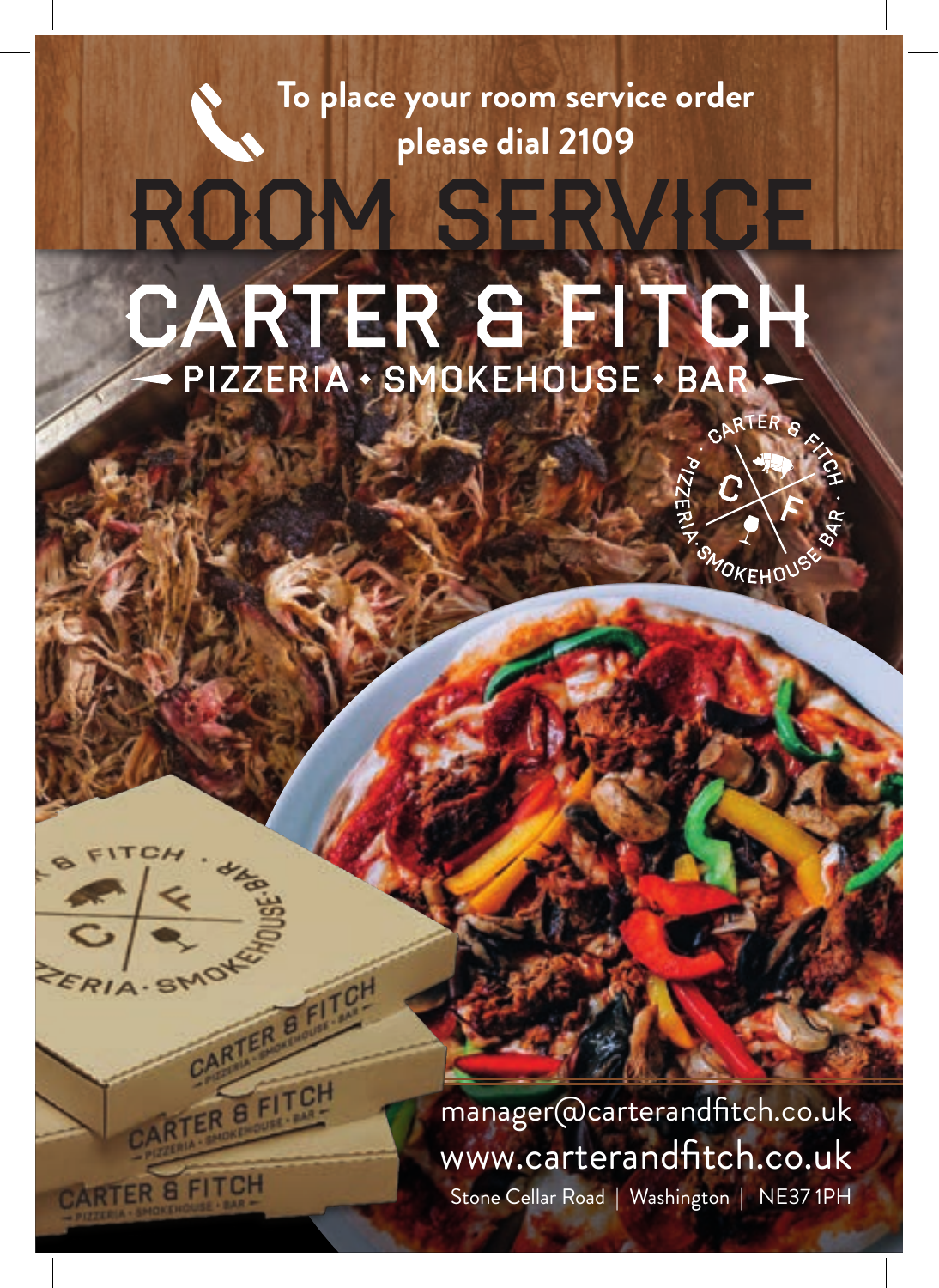### **CICCHETTI**

| Bella di Cerignola Olives (vg) (gf)                     | £4 |
|---------------------------------------------------------|----|
| Home Smoked Spicy Nut Mix (vg gf)                       | E4 |
| Mozzarella Fries, hot honey                             | £7 |
| Voodoo Wings                                            | £8 |
| Southern Fried Rib Tips                                 | £8 |
| Smokey Harissa Hummus (vg)(gf) with flat bread soldiers | £7 |

### **SMOKEHOUSE**

| Pulled Pork                                                            | £16 |
|------------------------------------------------------------------------|-----|
| Toasted brioche for filling, homecut fries, slaw, bourbon BBQ essence. |     |
| Texas Style Pitmaster Brisket                                          | £16 |
| Toasted brioche for filling, homecut fries, slaw, bourbon BBQ essence. |     |
| Half Smoked Chicken Piri Piri - Home cut fries, pirinaise.             | £16 |

### Home Comforts

| Cod n Chips with mushy peas, lemon, tartare sauce.         | £16 |
|------------------------------------------------------------|-----|
| Pollo Marsala                                              | f17 |
| Pan seared chicken breast, Marsala wine, mushrooms, cream, |     |
| garlic potatoes.                                           |     |

### **PASTASCUITTA**

| Penne Roma                                                           | f17 |
|----------------------------------------------------------------------|-----|
| Chicken breast, mushrooms, fresh chillies, tomato sauce, parmesan.   |     |
| Wild Mushroom Ravioli (v) pesto cream, parmesan.                     | £16 |
| Spinach and Ricotta Tortellini (v) Fresh tomato sauce, parmesan. E16 |     |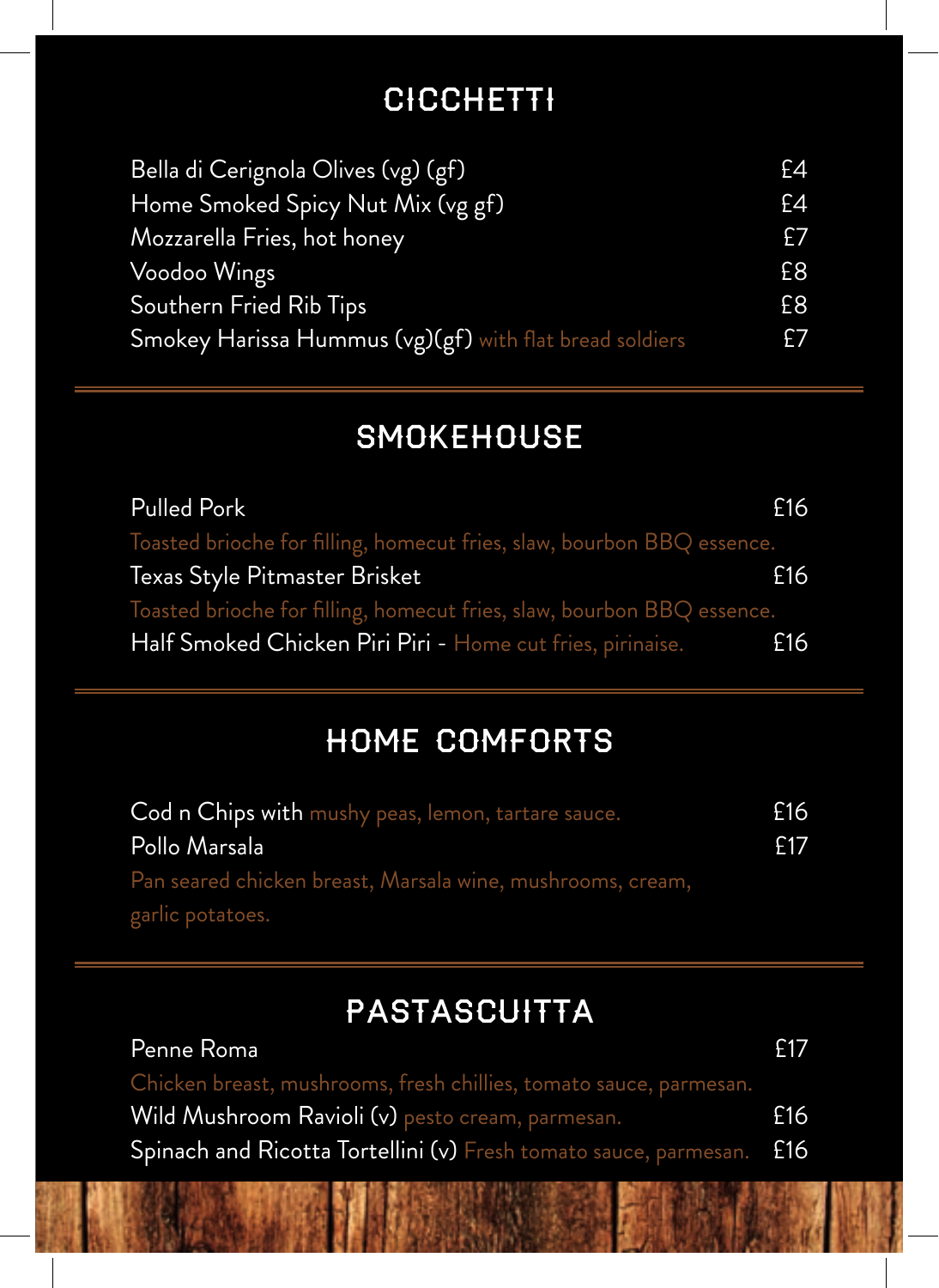#### Pizza

| Gluten free base available for additional £2.                                   |         |
|---------------------------------------------------------------------------------|---------|
| Garlic bread pizza                                                              | £10     |
| Garlic bread pizza - with melting mozzarella                                    | £11     |
| <b>San Marzano</b> - tomato, basil, mozzarella                                  | £13     |
| Con Fungi - mushrooms, rocket, mozzarella                                       | £14     |
| Chorizo di Pollo - chicken, chorizo                                             | £15     |
| Pepperoni and Franks - spicy pepperoni, franks hot sauce                        | £15     |
| Divola - ham, pepperoni, fresh chillies, mozzarella                             | £15     |
| Pollo Kiev - chicken, garlic, sweetcorn, mozzarella                             | £15     |
| Big Easy - brisket, blue cheese, BBQ drizzle, mozzarella                        | £15     |
| ${\sf Smokehouse}$ ${\sf Calzone}$ - chicken, pulled pork, brisket, ${\sf BBQ}$ | £16     |
| <b>4 Cheese</b> - mozzarella, blue, parmesan, cheddar                           | £15     |
| D.I.Y. Plus £2 per topping                                                      | $£13 +$ |
|                                                                                 |         |

## From The Grill

| Hand Pressed Angus Beef Burger                                       | £17 |
|----------------------------------------------------------------------|-----|
| Toasted brioche, beef tomato, bread and butter pickles, smoky bacon, |     |
| melting cheese, relish, house slaw homecut fries.                    |     |
| Moving Mountains Burger (vg)                                         | £17 |
| In a vegan roll beef tomato, dill pickles, vegan cheese, salsa rosso |     |
| and                                                                  |     |
| a side of fries.                                                     |     |

#### **To place your room service order please dial 2109**